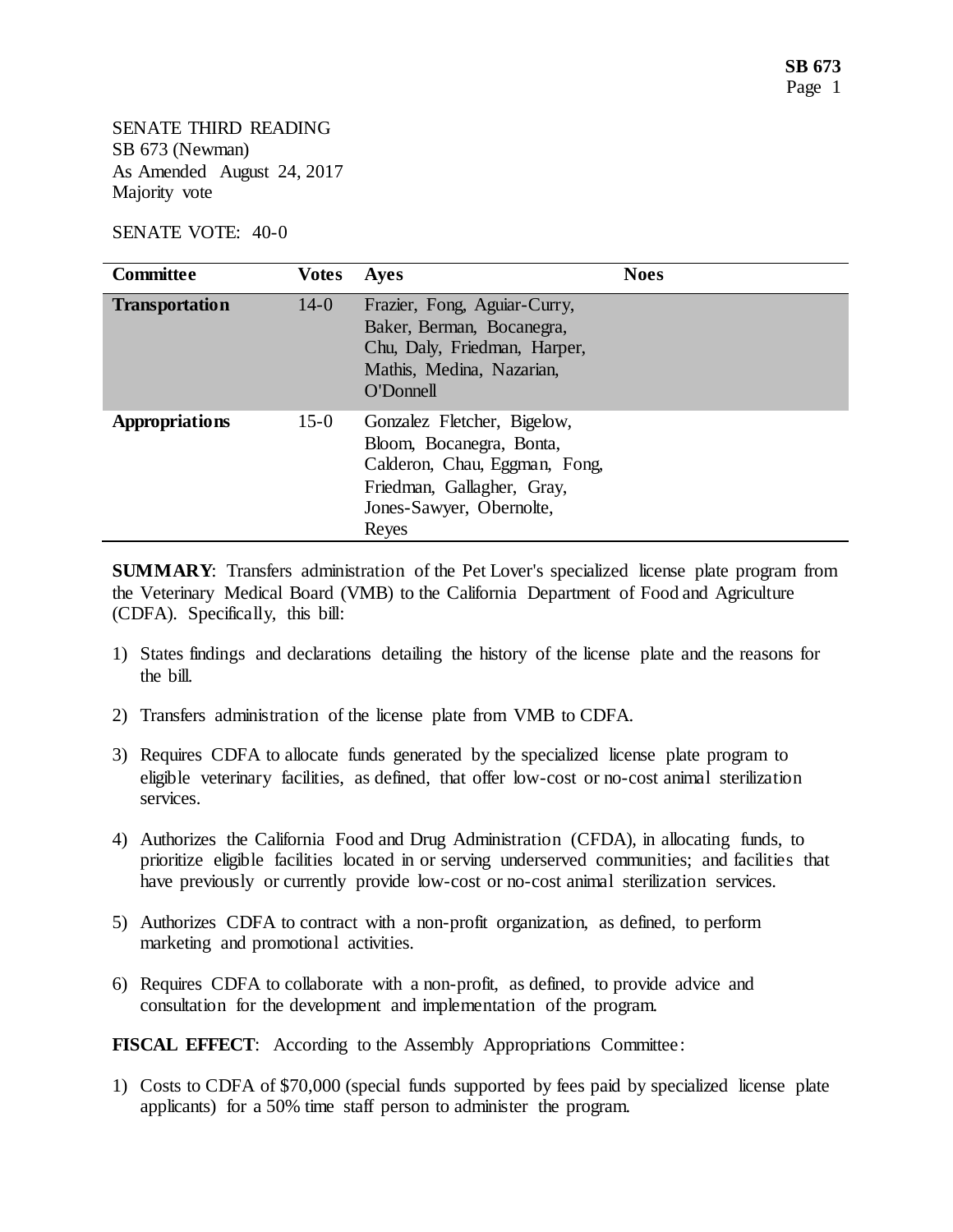- 2) Potential costs to CDFA of \$55,000 (special funds supported by fees paid by specialized license plate applicants) for discretionary marketing and promotional activities, depending on the availability of funds.
- 3) Savings to VBM of \$150,000 annually (special funds supported by fees paid by specialized license plate applicants) from funds appropriated for the administration of the Pet Lover's license plate program. Of this amount, \$42,000 is allocated to the Department of Motor Vehicles (DMV) for advertising the license plate program.

**COMMENTS**: Prior to 2007, any new specialty license plate required specific legislative authorization. That practice was held to be unconstitutional by the federal courts, as the Legislature approved some plates and rejected others, without using any standardized or objective criteria for those decisions. In response to the court decision, AB 84 (Leslie), Chapter 454, Statutes of 2006, established the current specialized license plate program to provide a forum for government speech that promotes California's state policies. AB 84 excluded private organizations from seeking specialized license plates as a forum for private speech, and thus addressed the court's objection. The current specialized license plate program permits a state agency to initiate the development and sponsorship of a specialized plate, thus no additional legislation is required to authorize the creation of a new plate.

Plates created under the current program and the revenue they generate must publicize or promote a state agency, or the official policy, mission, or work of a state agency. Furthermore, the process requires that at least 7,500 paid applications must be received by the state agency prior to notifying DMV. This 7,500-application threshold was previously put into statute in an attempt to ensure that DMV's startup costs would be fully covered by the portion of the registration fee surcharge that is directed to DMV and to avoid a proliferation of different types of plates, which can be troublesome from a law enforcement perspective.

Under the authority granted by AB 84, VMB administratively sponsored the Pet Lover's specialized license plate program, with the plate going into production in 2013 and the revenue generated by the program used to fund low- and no-cost animal sterilization services. Because VMB lacked sufficient staff to administer the plate program itself, it sought assistance from a non-profit organization to provide general administrative support, such as marketing the plate, providing recommendations for grant criteria, and accepting and reviewing grant applications. In 2015, the Governor signed AB 192 (Allen), Chapter 497, Statutes of 2015, which established an expenditure framework for the Pet Lover's specialized license plate program and required VMB to contract with a non-profit for those administrative processes.

According to DMV, there are currently 7,630 registered Pet Lover's license plates, and approximately \$986,000 has been deposited into the Pet Lover's Fund from the revenues generated by the plate since 2013. To date, no money has been allocated for grants related to animal sterilization purposes. When attempting to contract with a non-profit organization to administer the grant program pursuant to AB 192, VMB was advised of the potential for conflicts of interest arising from board members potentially benefiting from the grant funds as providers of animal sterilization services. VMB then directed its staff to seek to transfer administration of the Pet Lover's specialized license plate program to CDFA. This bill would require that transfer. CDFA currently sponsors its own California Agriculture specialized license plate program, and also administers a grant program for funding services including animal shelters and animal sterilization using revenue generated by a voluntary tax deduction. Due to